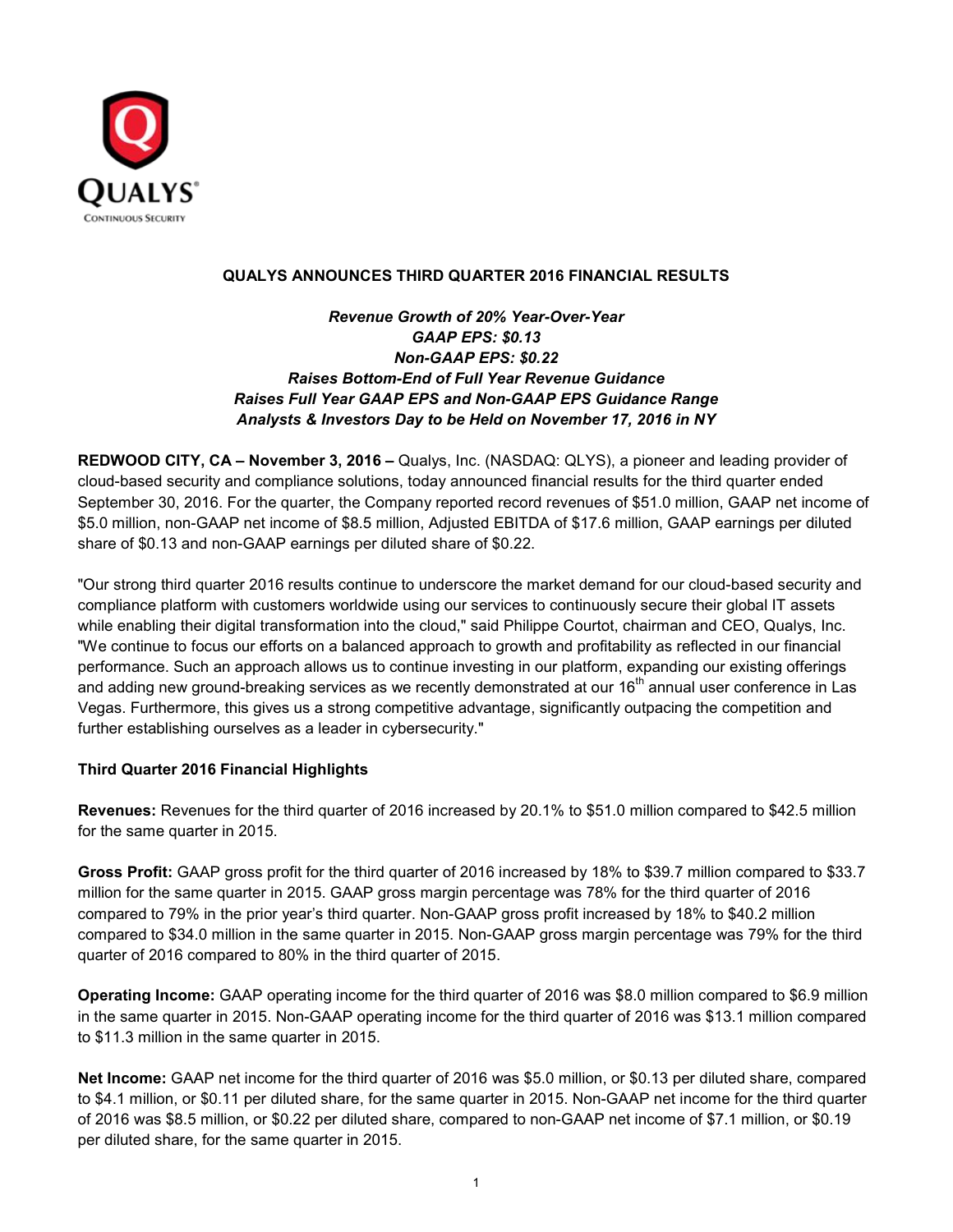**Adjusted EBITDA:** Adjusted EBITDA (a non-GAAP financial measure) for the third quarter of 2016 increased by 16% to \$17.6 million compared to \$15.1 million for the same quarter in 2015. As a percentage of revenues, Adjusted EBITDA was 35% for the third quarter of 2016, compared to 36% for the third quarter of 2015.

# **Third Quarter 2016 Business Highlights**

## **Customers:**

• New customers included: Cooper Tire & Rubber Company, Computershare, CSC (Computer Sciences Corp), Dominos Pizza Enterprises, First Citizens Bancshares, Greatbatch, Inc., HireRight LLC, Nationstar Mortgage, Republic Airways Holdings, The Valspar Corporation, Wake Forest Baptist Medical.

## **Business Highlights:**

- Announced a Global Strategic Partnership with HPE. HPE will add the Qualys Cloud Platform and Qualys Vulnerability Management as part of its MSS, and leverage the Qualys Cloud Agent to enable customers for better visibility of IT assets across hybrid public and private clouds.
- Announced a Strategic Partnership in the US with NTT Security to integrate Qualys's cloud-based IT security and compliance solutions with NTT Security's MSS and strategic consulting engagements. The agreement enables NTT Security customers to leverage the Qualys Cloud Platform's scale for continuous IT security and compliance visibility across all aspects of IT infrastructure, including mobile, cloud or onpremises environments.
- Expanded a Global Strategic Partnership with Wipro. Wipro will leverage Qualys Vulnerability Management, Policy Compliance and Web Application Security solutions in its MSS offerings for its customers, worldwide. As part of the agreement, Wipro will also integrate the Qualys Cloud Platform with its existing managed security services.
- Unveiled two new packages in its popular Qualys Consultant suite with flexible pricing options, enabling consultants to simplify client engagements, increase productivity and reduce cost. With these new packages, this suite now offers multiple comprehensive security assessment tools in a centralized console, allowing consultants to consolidate their current toolsets and eliminate time spent manually installing, managing, and administering them.

# **Financial Performance Outlook**

Fourth Quarter 2016 Guidance: Management expects revenues to be in the range of \$51.9 million to \$52.9 million. GAAP net income per diluted share is expected to be in the range of \$0.06 to \$0.08, which assumes an effective income tax rate of 37%. Non-GAAP net income per diluted share is expected to be in the range of \$0.16 to \$0.18, which assumes an effective non-GAAP income tax rate of 36%. Fourth quarter 2016 EPS estimates are based on approximately 39.2 million weighted average diluted shares outstanding for the quarter.

Full Year 2016 Guidance: Management now expects revenues to be in the range of \$197.6 million to \$198.6 million, up from the previous range of \$197.1 million to \$198.6 million. GAAP net income per diluted share is expected to be in the range of \$0.41 to \$0.42, which assumes an effective income tax rate of 38%. This is an increase from our previous GAAP net income guidance range of \$0.37 to \$0.41 per share, which assumed an effective income tax rate of 38%. Non-GAAP net income per diluted share is expected to be in the range of \$0.79 to \$0.80, which assumes an effective non-GAAP income tax rate of 36%. This is an increase from our previous non-GAAP net income guidance range of \$0.75 to \$0.79 per share, which assumed an effective non-GAAP income tax rate of 36%. Full year 2016 EPS estimates are based on approximately 38.5 million weighted average diluted shares outstanding.

### **Investor Conference Call**

Qualys will host a conference call and live webcast to discuss its third quarter 2016 financial results at 5:00 p.m. Eastern Time (2:00 p.m. Pacific Time) on Thursday, November 3, 2016. To access the conference call, dial (877)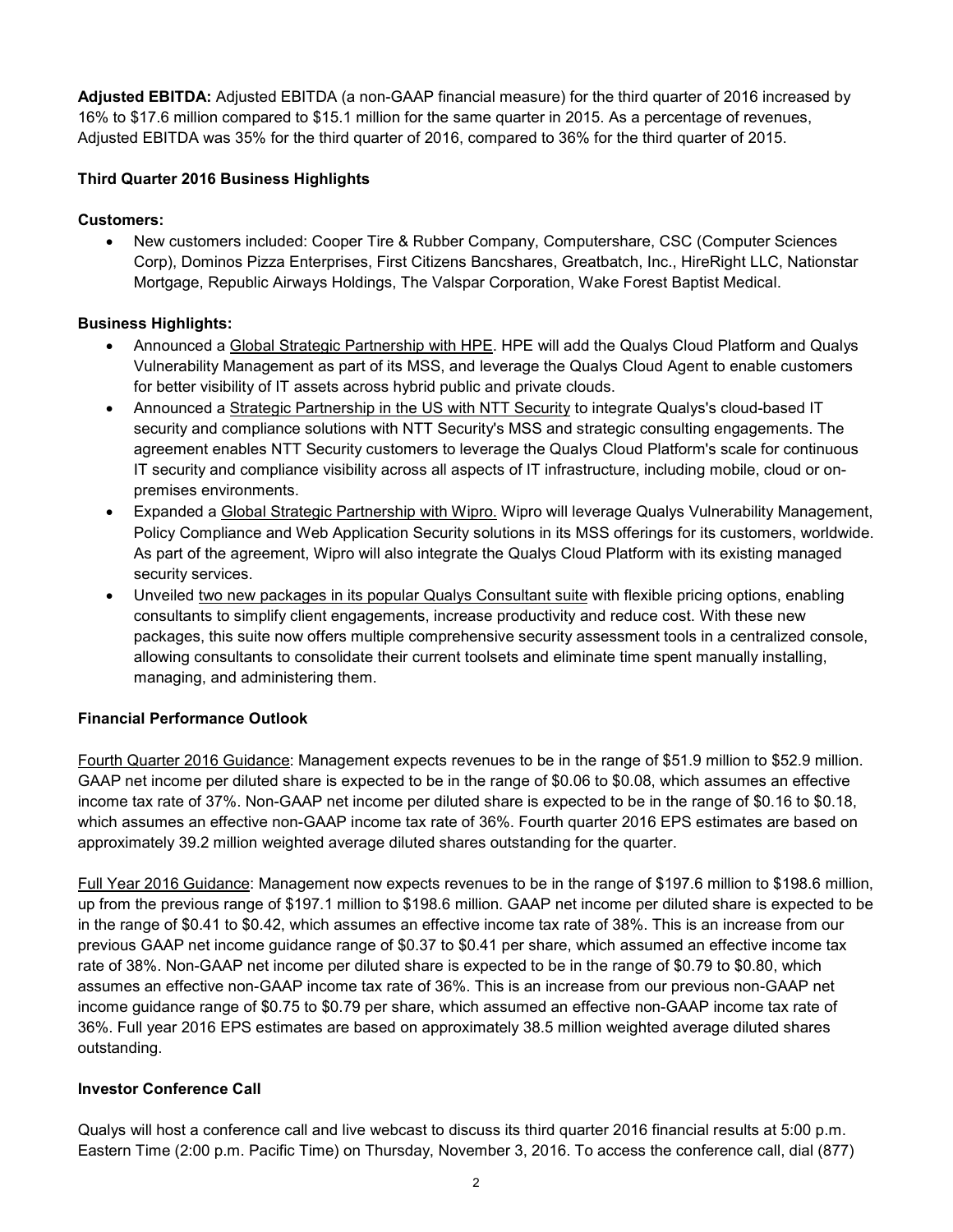881-2609 in the U.S. or +1 (970) 315-0463 for international participants with conference ID # 92872769. The live webcast of Qualys's earnings conference call can also be accessed at [http://investor.qualys.com/events.cfm.](http://investor.qualys.com/events.cfm) A replay of the conference call will be available through the same webcast link following the end of the call.

# **Analysts & Investors Day**

Qualys will hold an Analysts & Investors Day at 9am EST on November 17, 2016 at the Four Seasons (57 East 57th Street, New York, NY 10022). The Qualys Executive Team will discuss the company's vision, strategy, product roadmap and investment highlights as well as showcase forthcoming, ground-breaking new services. Mark Butler, Enterprise Information Security Officer at Fiserv, will present his perspective on the industry and Qualys's competitive position in the marketplace. Qualys will host a live webcast of the event, which can be accessed at [http://investor.qualys.com/events.cfm.](http://investor.qualys.com/events.cfm) A replay of the webcast, along with the accompanying management presentations, will also be available through the same link at the conclusion of the event.

## **About Qualys, Inc.**

Qualys, Inc. (NASDAQ: QLYS) is a pioneer and leading provider of cloud-based security and compliance solutions with over 9,200 customers in more than 100 countries, including a majority of each of the Forbes Global 100 and Fortune 100. The Qualys Cloud Platform and integrated suite of solutions help organizations simplify security operations and lower the cost of compliance by delivering critical security intelligence on demand and automating the full spectrum of auditing, compliance and protection for IT systems and web applications. Founded in 1999, Qualys has established strategic partnerships with leading managed service providers and consulting organizations including Accenture, BT, Cognizant Technology Solutions, Fujitsu, HCL Comnet, HPE, Infosys, NTT, Optiv, SecureWorks, Tata Communications, Verizon and Wipro. The company is also a founding member of the Cloud Security Alliance (CSA). For more information, please visit [www.qualys.com.](http://www.qualys.com/)

Qualys, the Qualys logo and QualysGuard are proprietary trademarks of Qualys, Inc. All other products or names may be trademarks of their respective companies.

### **Legal Notice Regarding Forward-Looking Statements**

This press release contains forward-looking statements within the meaning of Section 27A of the Securities Act of 1933 and Section 21E of the Securities Exchange Act of 1934. Forward-looking statements generally relate to future events or our future financial or operating performance. Forward-looking statements in this press release include, but are not limited to, statements related to: the growth of our business, including renewals and market share gains, adoption of our existing solutions and our new offerings to both existing and new customers; the capabilities of our platform; the expansion of our certifications and partnerships and the related benefits of such certifications and partnerships; our strategy and our business model, the scalability of our strategy, and ability to execute such strategy; our guidance for revenues, GAAP EPS and non-GAAP EPS for the fourth quarter and full year 2016, and our expectations for the number of weighted average diluted shares outstanding and effective income tax rate for the fourth quarter and full year 2016. Our expectations and beliefs regarding these matters may not materialize, and actual results in future periods are subject to risks and uncertainties that could cause actual results to differ materially from those projected. These risks include our ability to continue to develop platform capabilities and solutions; the ability of our platform and solutions to perform as intended; customer acceptance and purchase of our existing solutions and new solutions; real or perceived defects, errors or vulnerabilities in our products or services; our ability to retain existing customers and generate new customers; the budgeting cycles, seasonal buying patterns and length of our sales cycle; our ability to manage costs as we increase our customer base and the number of our platform solutions; the market for cloud solutions for IT security and compliance not increasing at the rate we expect; competition from other products and services; fluctuations in currency exchange rates, unexpected fluctuations in our effective tax rate on a GAAP and non-GAAP basis, our ability to effectively manage our rapid growth and our ability to anticipate future market needs and opportunities; any unanticipated accounting charges; and general market, political, economic and business conditions in the United States as well as globally. The forward-looking statements contained in this press release are also subject to other risks and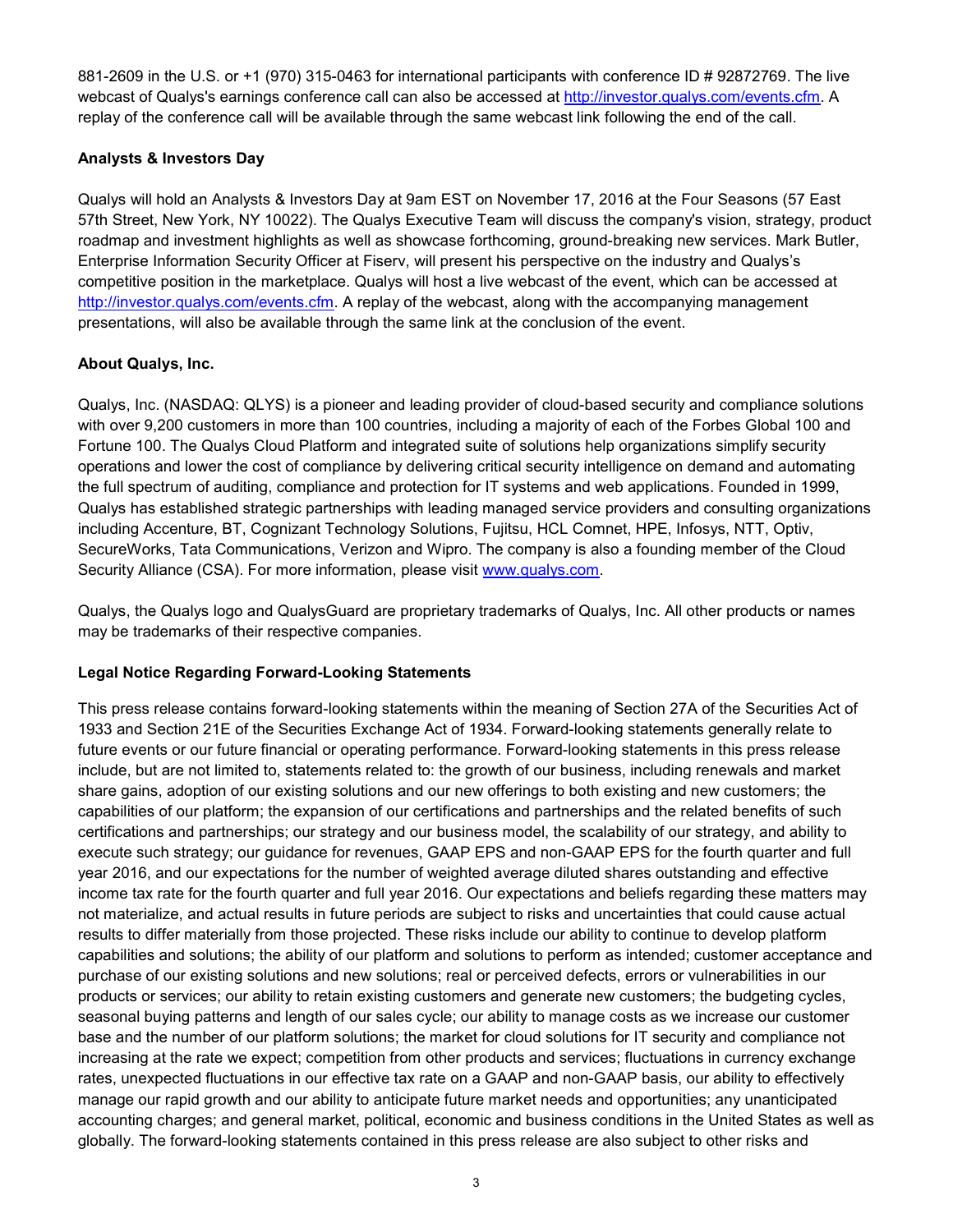uncertainties, including those more fully described in our filings with the Securities and Exchange Commission, including our Quarterly Report on Form 10-Q for the quarter ended June 30, 2016, filed with the Securities and Exchange Commission on August 4, 2016. The forward-looking statements in this press release are based on information available to Qualys as of the date hereof, and Qualys disclaims any obligation to update any forwardlooking statements, except as required by law.

### **Non-GAAP Financial Measures**

In addition to reporting financial results in accordance with generally accepted accounting principles, or GAAP, Qualys monitors operating measures of non-GAAP gross profit, non-GAAP gross margin, non-GAAP operating expenses, non-GAAP operating income, non-GAAP net income, and non-GAAP net income per diluted share. In computing these non-GAAP financial measures, Qualys excludes the effects of stock-based compensation expense and non-recurring expenses. Qualys also monitors Adjusted EBITDA (defined as earnings before interest, taxes, depreciation, amortization, stock-based compensation, other (income) expense, net and non-recurring expenses) and free cash flow (defined as cash provided by operating activities less purchases of property and equipment, and capitalized software development costs). Qualys believes that these non-GAAP operating metrics help illustrate underlying trends in its business that could otherwise be masked by the effect of the income or expenses, as well as the related tax effects, that are excluded in non-GAAP gross profit, non-GAAP gross margin, non-GAAP operating expenses, non-GAAP operating income, non-GAAP net income, non-GAAP net income per diluted share and Adjusted EBITDA.

Furthermore, Qualys uses these operating measures to establish budgets and operational goals for managing its business and evaluating its performance. Qualys monitors free cash flow as a liquidity measure to provide useful information to management and investors about the amount of cash generated by the Company that, after the acquisition of property and equipment and capitalized software development costs, can be used for strategic opportunities, including investing in its business, making strategic acquisitions and strengthening the balance sheet. Qualys also believes that non-GAAP gross profit, non-GAAP gross margin, non-GAAP operating expenses, non-GAAP operating income, non-GAAP net income, non-GAAP net income per diluted share, Adjusted EBITDA and free cash flow provide additional tools for investors to use in comparing its recurring core business operating results over multiple periods with other companies in its industry. Non-GAAP net income per diluted share for the nine months ended September 30, 2016 excludes approximately \$0.7 million of non-recurring expenses related to the remittance of payroll taxes from year 2013 through May 2016. During this same period, the Company has not excluded amounts related to other non-recurring items from non-GAAP net income per diluted share because the Company has considered such amounts to be immaterial in any given quarter during such period.

We have not reconciled non-GAAP net income per diluted share guidance to GAAP net income per diluted share because we do not provide guidance on the various reconciling cash and non-cash items between GAAP net income and non-GAAP net income (i.e., stock-based compensation and non-recurring expenses). The actual dollar amount of reconciling items in the fourth quarter and full year 2016 is likely to have a significant impact on the Company's GAAP net income per diluted share in the fourth quarter and full year 2016, respectively. Accordingly, a reconciliation of the non-GAAP net income per diluted share guidance to the corresponding non-GAAP net income per diluted share is not available without unreasonable effort.

Beginning in 2015, due to the recognition of deferred tax assets in 2014 and in order to provide a more complete picture of recurring core operating business results, the Company's non-GAAP net income and non-GAAP net income per diluted share include tax adjustments required to achieve the effective tax rate on a non-GAAP basis, which could differ from the GAAP effective tax rate. The Company believes the non-GAAP effective tax rate, which is 36% in 2016, is a reasonable estimate under its global operating structure. The Company intends to re-evaluate the non-GAAP effective tax rate on an annual basis. However, it may adjust this rate during the year to take into account events or trends that it believes materially impact the estimated annual rate. The non-GAAP effective tax rate could be subject to change for a number of reasons, including but not limited to, significant changes resulting from tax legislation, material changes in geographic mix of revenues and expenses and other significant events.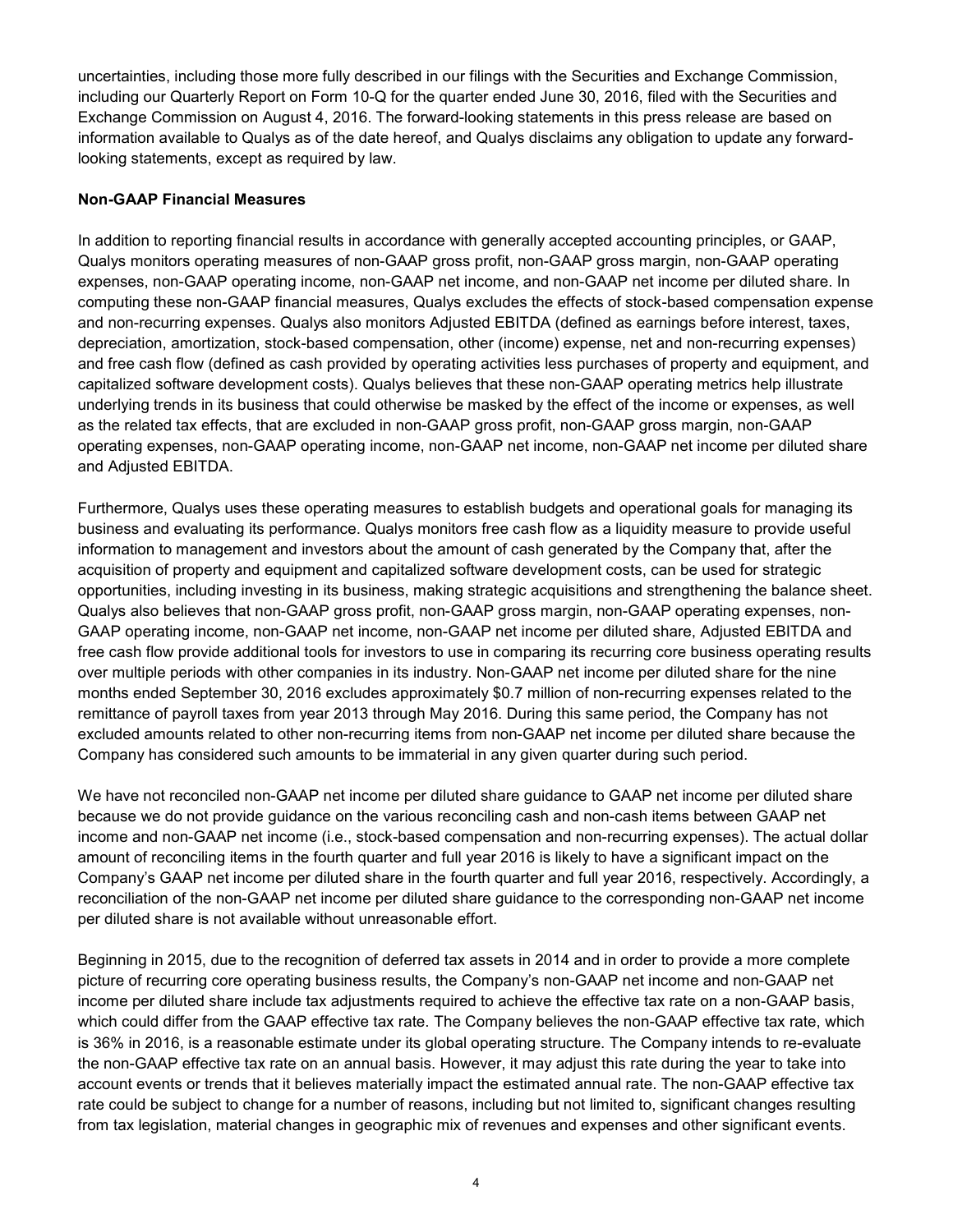The presentation of this non-GAAP financial information is not intended to be considered in isolation or as a substitute for results prepared in accordance with GAAP. A reconciliation of the non-GAAP financial measures discussed in this press release to the most directly comparable GAAP financial measures is included with the financial statements contained in this press release. Management uses both GAAP and non-GAAP information in evaluating and operating its business internally and as such has determined that it is important to provide this information to investors.

### **Investor and Media Contact:**

Joo Mi Kim Vice President, FP&A and Investor Relations (650) 801-6100 [ir@qualys.com](mailto:ir@qualys.com)

Source: Qualys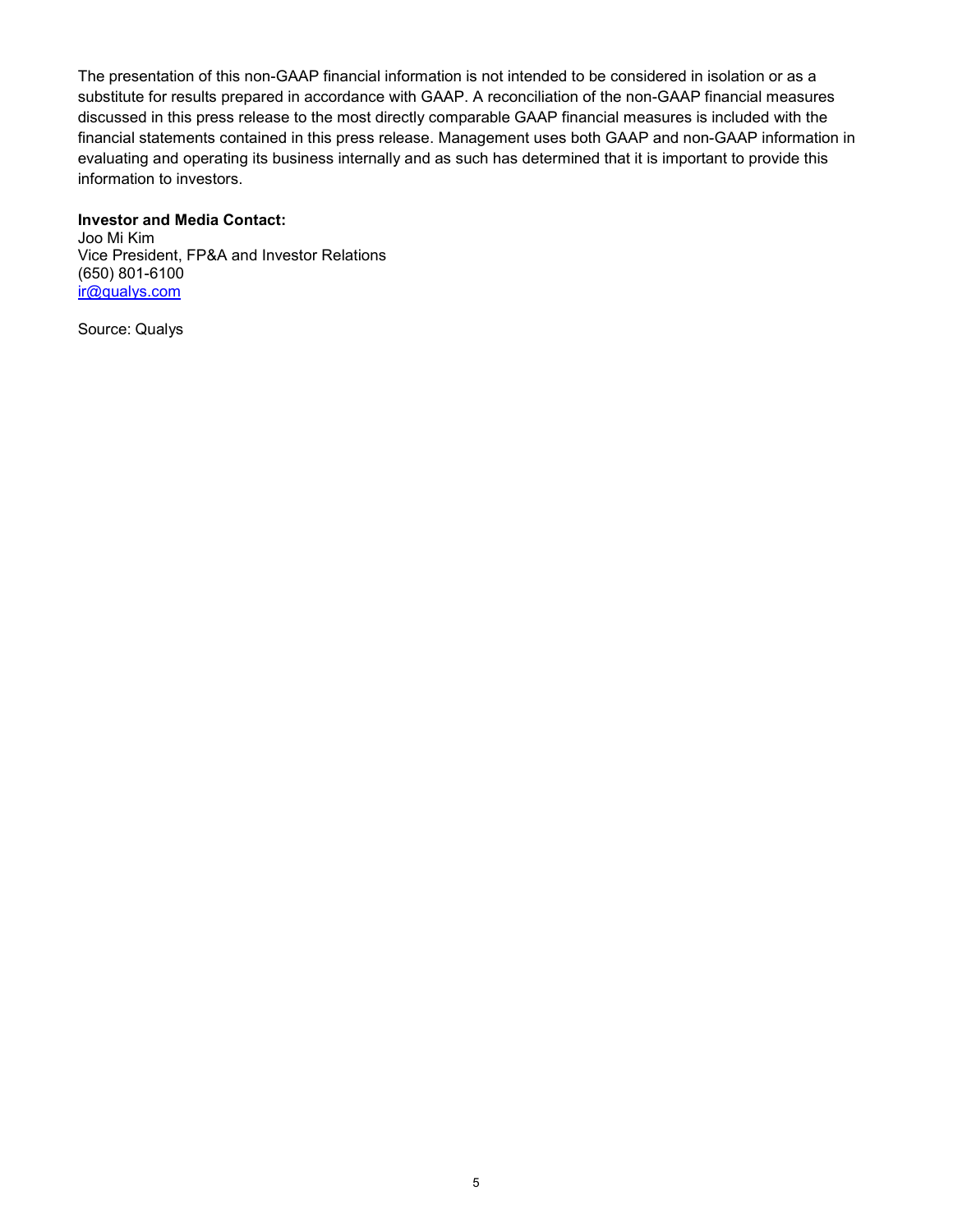#### **Qualys, Inc. CONDENSED CONSOLIDATED STATEMENTS OF OPERATIONS (Unaudited) (in thousands, except per share data)**

|                                                                    | <b>Three Months Ended</b> |               |                 |        | <b>Nine Months Ended</b> |         |                          |         |
|--------------------------------------------------------------------|---------------------------|---------------|-----------------|--------|--------------------------|---------|--------------------------|---------|
|                                                                    |                           | September 30, |                 |        | September 30,            |         |                          |         |
|                                                                    |                           | 2016          |                 | 2015   |                          | 2016    |                          | 2015    |
| Revenues                                                           | \$                        | 50,987        | $\,$            | 42,469 | $\mathfrak{s}$           | 145,701 | \$                       | 119,839 |
| Cost of revenues <sup>(1)</sup>                                    |                           | 11,288        |                 | 8,762  |                          | 30,796  |                          | 24,883  |
| Gross profit                                                       |                           | 39,699        |                 | 33,707 |                          | 114,905 |                          | 94,956  |
| Operating expenses:                                                |                           |               |                 |        |                          |         |                          |         |
| Research and development <sup>(1)</sup>                            |                           | 9,405         |                 | 7,564  |                          | 26,382  |                          | 21,919  |
| Sales and marketing <sup>(1)</sup>                                 |                           | 14,240        |                 | 12,282 |                          | 42,624  |                          | 36,501  |
| General and administrative <sup>(1)</sup>                          |                           | 8,067         |                 | 6,983  |                          | 24,603  |                          | 19,426  |
| Total operating expenses                                           |                           | 31,712        |                 | 26,829 |                          | 93,609  |                          | 77,846  |
| Income from operations                                             |                           | 7,987         |                 | 6,878  |                          | 21,296  |                          | 17,110  |
| Other income (expense), net:                                       |                           |               |                 |        |                          |         |                          |         |
| Interest expense                                                   |                           | (9)           |                 |        |                          | (23)    |                          | (4)     |
| Interest income                                                    |                           | 363           |                 | 153    |                          | 903     |                          | 386     |
| Other expense, net                                                 |                           | (124)         |                 | (307)  |                          | (442)   |                          | (485)   |
| Total other income (expense), net                                  |                           | 230           |                 | (154)  |                          | 438     |                          | (103)   |
| Income before income taxes                                         |                           | 8,217         |                 | 6,724  |                          | 21,734  |                          | 17,007  |
| Provision for income taxes                                         |                           | 3,221         |                 | 2,601  |                          | 8,417   |                          | 6,566   |
| Net income                                                         | $\sqrt[6]{\frac{1}{2}}$   | 4,996         | $\,$            | 4,123  | $\frac{1}{2}$            | 13,317  | $\,$                     | 10,441  |
| Net income per share:                                              |                           |               |                 |        |                          |         |                          |         |
| <b>Basic</b>                                                       | $\frac{3}{2}$             | 0.14          | \$              | 0.12   | \$                       | 0.38    | \$                       | 0.31    |
| <b>Diluted</b>                                                     | $\overline{\$}$           | 0.13          | $\overline{\$}$ | 0.11   | \$                       | 0.35    | $\overline{\mathcal{S}}$ | 0.27    |
| Weighted average shares used in computing net income per<br>share: |                           |               |                 |        |                          |         |                          |         |
| Basic                                                              |                           | 35,477        |                 | 34,119 |                          | 35,074  |                          | 33,967  |
| <b>Diluted</b>                                                     |                           | 38,712        |                 | 37,938 |                          | 38,205  |                          | 38,202  |
|                                                                    |                           |               |                 |        |                          |         |                          |         |
| <sup>(1)</sup> Includes stock-based compensation as follows:       |                           |               |                 |        |                          |         |                          |         |
| Cost of revenues                                                   | \$                        | 516           | \$              | 333    | \$                       | 1,318   | \$                       | 1,005   |
| Research and development                                           |                           | 1,585         |                 | 1,294  |                          | 4,373   |                          | 3,584   |
| Sales and marketing                                                |                           | 821           |                 | 1,015  |                          | 3,459   |                          | 2,806   |
| General and administrative                                         |                           | 2,181         |                 | 1,779  |                          | 5,972   |                          | 5,283   |
| Total stock-based compensation                                     | \$                        | 5,103         | \$              | 4,421  | \$                       | 15,122  | \$                       | 12,678  |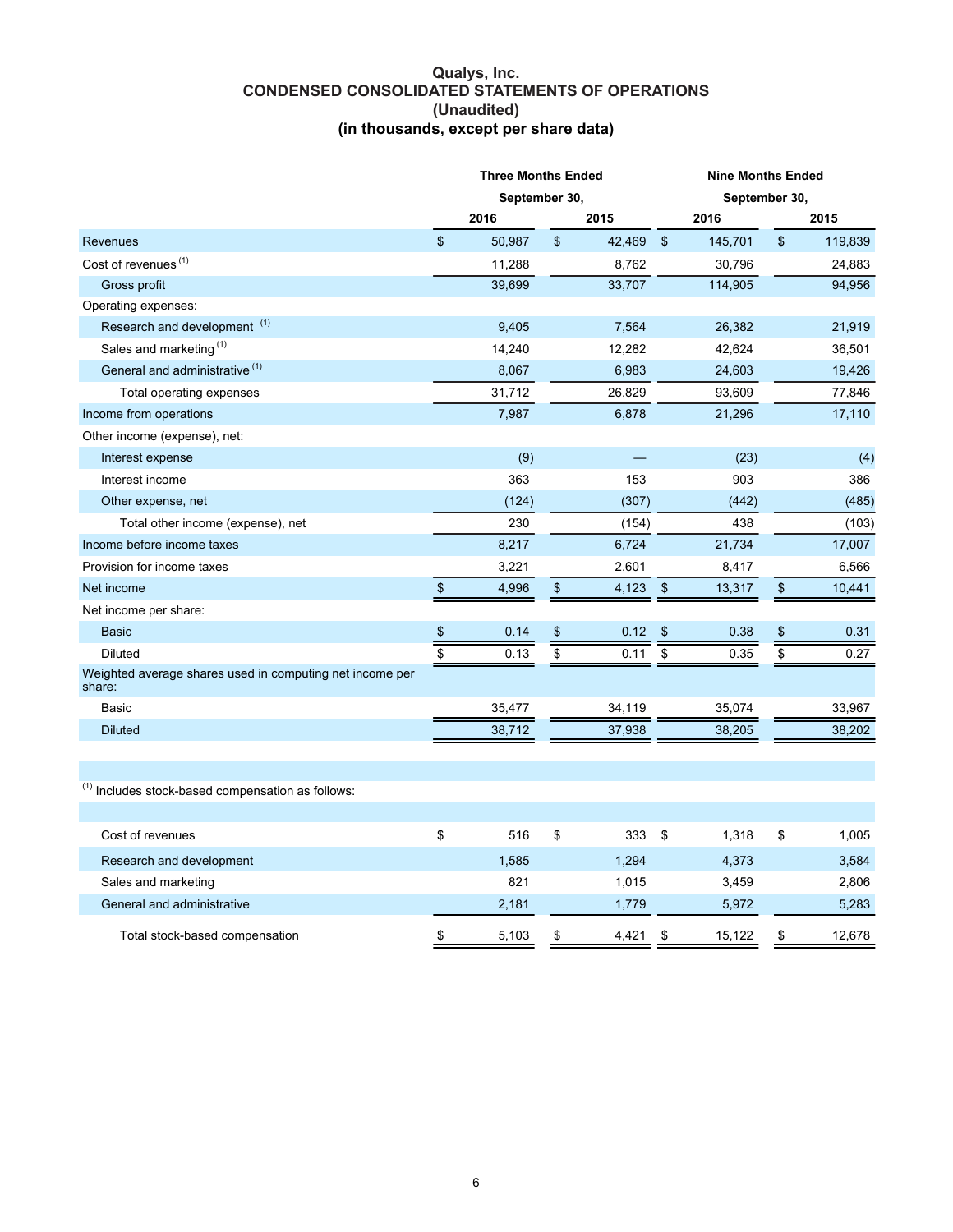#### **Qualys, Inc. CONDENSED CONSOLIDATED STATEMENTS OF COMPREHENSIVE INCOME (Unaudited) (in thousands)**

|                                                                                          | <b>Three Months Ended</b><br>September 30, |       |          | <b>Nine Months Ended</b> |    |        |               |        |
|------------------------------------------------------------------------------------------|--------------------------------------------|-------|----------|--------------------------|----|--------|---------------|--------|
|                                                                                          |                                            |       |          | September 30,            |    |        |               |        |
|                                                                                          |                                            | 2016  |          | 2015                     |    | 2016   |               | 2015   |
| Net income                                                                               | \$                                         | 4.996 | - \$     | 4.123                    | \$ | 13.317 | \$.           | 10.441 |
| Available-for-sale investments:                                                          |                                            |       |          |                          |    |        |               |        |
| Change in net unrealized gain (loss) on investments, net of<br>tax                       |                                            | (58)  |          | 15                       |    | 140    |               | 25     |
| Less: reclassification adjustment for net realized gain (loss)<br>included in net income |                                            | (38)  |          | (5)                      |    | 87     |               | 2      |
| Net change, net of tax                                                                   |                                            | (96)  |          | 10                       |    | 227    |               | 27     |
| Other comprehensive income, net                                                          |                                            | (96)  |          | 10                       |    | 227    |               | 27     |
| Comprehensive income                                                                     | S                                          | 4.900 | <b>S</b> | 4.133                    | \$ | 13.544 | $\mathbf{\$}$ | 10.468 |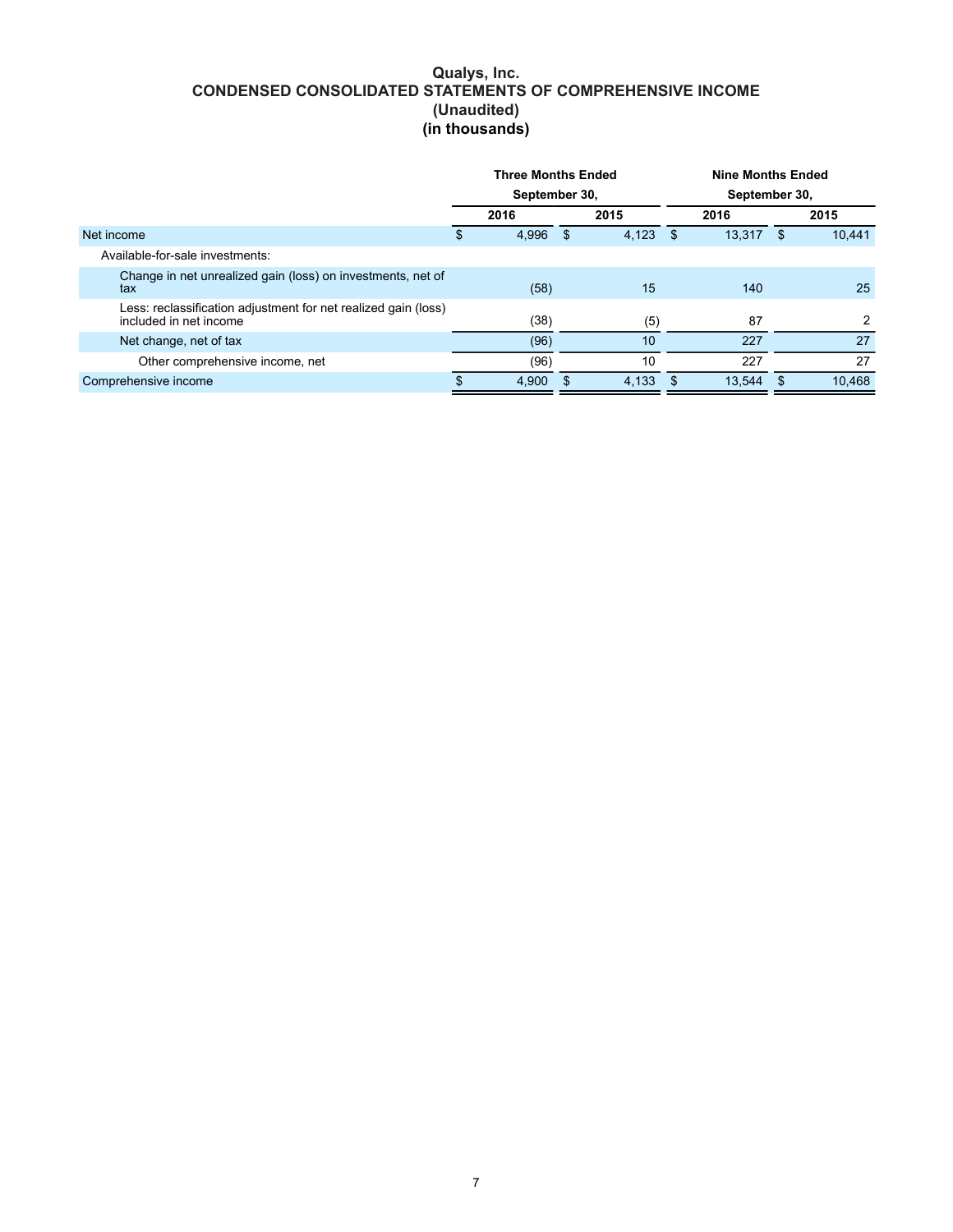### **Qualys, Inc. CONDENSED CONSOLIDATED BALANCE SHEETS (Unaudited) (in thousands)**

|                                               | September 30, 2016 | December 31, 2015 |           |  |
|-----------------------------------------------|--------------------|-------------------|-----------|--|
| <b>Assets</b>                                 |                    |                   |           |  |
| Current assets:                               |                    |                   |           |  |
| Cash and cash equivalents                     | \$<br>98,299       | \$                | 91,698    |  |
| Short-term investments                        | 111,678            |                   | 87,268    |  |
| Accounts receivable, net                      | 41,910             |                   | 42,325    |  |
| Prepaid expenses and other current assets     | 9,072              |                   | 7,945     |  |
| <b>Total current assets</b>                   | 260,959            |                   | 229,236   |  |
| Long-term investments                         | 64,930             |                   | 43,277    |  |
| Property and equipment, net                   | 40,670             |                   | 31,329    |  |
| Deferred tax assets, net                      | 15,141             |                   | 16,079    |  |
| Intangible assets, net                        | 1,080              |                   | 1,360     |  |
| Goodwill                                      | 317                |                   | 317       |  |
| Other noncurrent assets                       | 1,939              |                   | 1,916     |  |
| <b>Total assets</b>                           | \$<br>385,036      | \$                | 323,514   |  |
| <b>Liabilities and Stockholders' Equity</b>   |                    |                   |           |  |
| <b>Current liabilities:</b>                   |                    |                   |           |  |
| Accounts payable                              | \$<br>1,491        | \$                | 2,368     |  |
| <b>Accrued liabilities</b>                    | 16,324             |                   | 11,786    |  |
| Deferred revenues, current                    | 109,026            |                   | 98,025    |  |
| <b>Total current liabilities</b>              | 126,841            |                   | 112,179   |  |
| Deferred revenues, noncurrent                 | 14,416             |                   | 14,564    |  |
| Other noncurrent liabilities                  | 2,386              |                   | 1,205     |  |
| <b>Total liabilities</b>                      | 143,643            |                   | 127,948   |  |
| Stockholders' equity:                         |                    |                   |           |  |
| Common stock                                  | 36                 |                   | 34        |  |
| Additional paid-in capital                    | 255,509            |                   | 223,228   |  |
| Accumulated other comprehensive income (loss) | 16                 |                   | (211)     |  |
| Accumulated deficit                           | (14, 168)          |                   | (27, 485) |  |
| Total stockholders' equity                    | 241,393            |                   | 195,566   |  |
| Total liabilities and stockholders' equity    | \$<br>385,036      | \$                | 323,514   |  |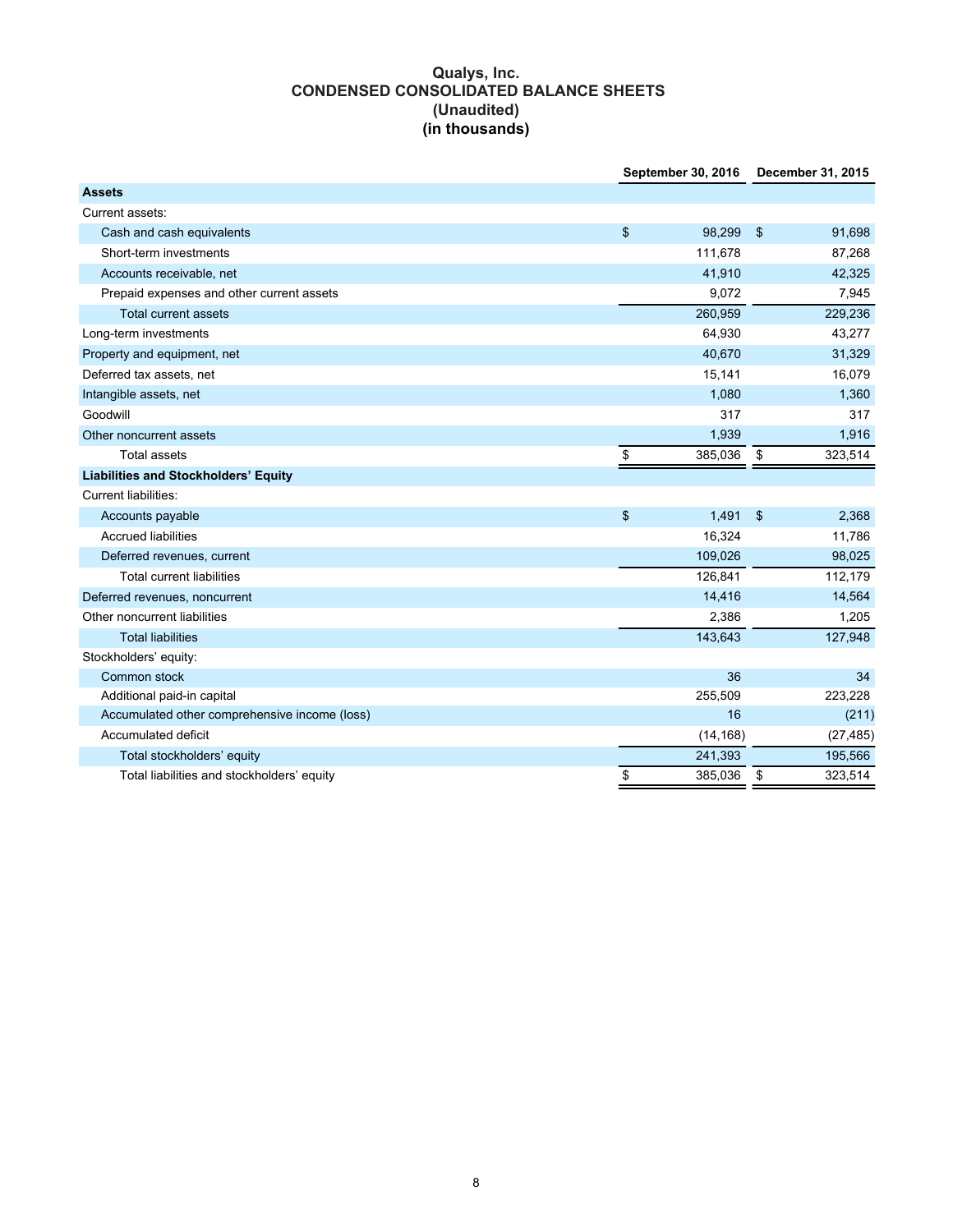#### **Qualys, Inc. CONDENSED CONSOLIDATED STATEMENTS OF CASH FLOWS (Unaudited) (in thousands)**

|                                                                                          | <b>Nine Months Ended</b> |            |                   |           |  |
|------------------------------------------------------------------------------------------|--------------------------|------------|-------------------|-----------|--|
|                                                                                          | September 30,            |            |                   |           |  |
|                                                                                          |                          | 2016       |                   | 2015      |  |
| Cash flows from operating activities:                                                    |                          |            |                   |           |  |
| Net income                                                                               | \$                       | 13,317     | - \$              | 10,441    |  |
| Adjustments to reconcile net income to net cash provided by operating activities:        |                          |            |                   |           |  |
| Depreciation and amortization expense                                                    |                          | 12,364     |                   | 10,424    |  |
| Bad debt expense                                                                         |                          | 152        |                   | 629       |  |
| Loss on disposal of property and equipment                                               |                          | 39         |                   | 9         |  |
| Stock-based compensation                                                                 |                          | 15,122     |                   | 12,678    |  |
| Amortization of premiums and accretion of discounts on investments                       |                          | 617        |                   | 429       |  |
| Excess tax benefits from stock-based compensation                                        |                          | (4, 832)   |                   | (315)     |  |
| Deferred income taxes                                                                    |                          | 931        |                   | 5,105     |  |
| Changes in operating assets and liabilities:                                             |                          |            |                   |           |  |
| Accounts receivable                                                                      |                          | 263        |                   | (5,512)   |  |
| Prepaid expenses and other assets                                                        |                          | (1, 196)   |                   | (2, 143)  |  |
| Accounts payable                                                                         |                          | (877)      |                   | (3,606)   |  |
| <b>Accrued liabilities</b>                                                               |                          | 6,763      |                   | 2,735     |  |
| Deferred revenues                                                                        |                          | 10,853     |                   | 10,612    |  |
| Other noncurrent liabilities                                                             |                          | 1,188      |                   | 182       |  |
| Net cash provided by operating activities                                                |                          | 54,704     |                   | 41,668    |  |
| Cash flows from investing activities:                                                    |                          |            |                   |           |  |
| Purchases of investments                                                                 |                          | (180, 161) |                   | (88, 694) |  |
| Sales and maturities of investments                                                      |                          | 133,708    |                   | 73,340    |  |
| Purchases of property and equipment                                                      |                          | (18, 809)  |                   | (14, 865) |  |
| Capitalized software development costs                                                   |                          |            |                   | (99)      |  |
| Net cash used in investing activities                                                    |                          | (65, 262)  |                   | (30, 318) |  |
| Cash flows from financing activities:                                                    |                          |            |                   |           |  |
| Proceeds from exercise of stock options                                                  |                          | 12,529     |                   | 6,594     |  |
| Excess tax benefits from stock-based compensation                                        |                          | 4,832      |                   | 315       |  |
| Payments for taxes related to net share settlement of equity awards                      |                          | (202)      |                   |           |  |
| Net cash provided by financing activities                                                |                          | 17,159     |                   | 6,909     |  |
| Net increase in cash and cash equivalents                                                |                          | 6,601      |                   | 18,259    |  |
| Cash and cash equivalents at beginning of period                                         |                          | 91,698     |                   | 76,504    |  |
| Cash and cash equivalents at end of period                                               | \$                       | 98,299     | \$                | 94,763    |  |
| Non-cash investing and financing activities:                                             |                          |            |                   |           |  |
| Vesting of early exercised common stock options                                          | \$                       |            | \$                | 16        |  |
| Purchases of property and equipment included in accrued liabilities and accounts payable | $\frac{1}{2}$            | 2,606      | $\boldsymbol{\$}$ |           |  |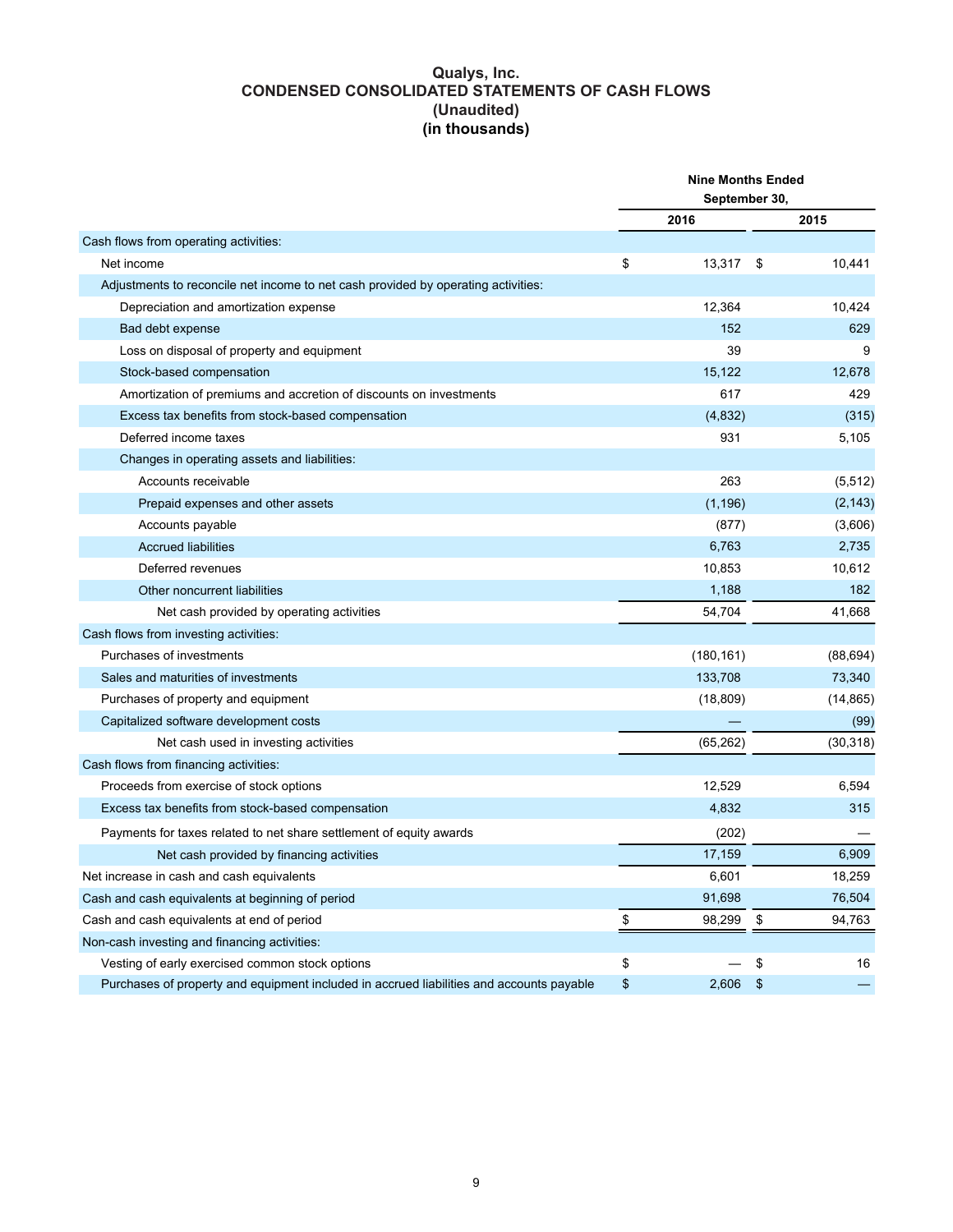#### **Qualys, Inc. RECONCILIATION OF NON-GAAP DISCLOSURES EBITDA AND ADJUSTED EBITDA (Unaudited) (in thousands)**

|                                                         | <b>Three Months Ended</b><br>September 30, |              |    | <b>Nine Months Ended</b><br>September 30, |    |        |    |        |
|---------------------------------------------------------|--------------------------------------------|--------------|----|-------------------------------------------|----|--------|----|--------|
|                                                         |                                            |              |    |                                           |    |        |    |        |
|                                                         |                                            | 2016<br>2015 |    | 2016                                      |    | 2015   |    |        |
| Net income                                              | \$                                         | 4,996        | \$ | 4,123                                     | \$ | 13,317 | \$ | 10,441 |
| Depreciation and amortization of property and equipment |                                            | 4,426        |    | 3,741                                     |    | 12,035 |    | 10,131 |
| Amortization of intangible assets                       |                                            | 110          |    | 97                                        |    | 329    |    | 293    |
| Interest expense                                        |                                            | 9            |    |                                           |    | 23     |    | 4      |
| Provision for income taxes                              |                                            | 3,221        |    | 2,601                                     |    | 8,417  |    | 6,566  |
| <b>EBITDA</b>                                           |                                            | 12,762       |    | 10,562                                    |    | 34,121 |    | 27,435 |
| Stock-based compensation                                |                                            | 5,103        |    | 4,421                                     |    | 15,122 |    | 12,678 |
| Other (income) expense, net                             |                                            | (239)        |    | 154                                       |    | (461)  |    | 99     |
| One-time tax related expense                            |                                            |              |    |                                           |    | 716    |    |        |
| <b>Adjusted EBITDA</b>                                  | \$                                         | 17,626       | \$ | 15,137                                    |    | 49,498 | \$ | 40,212 |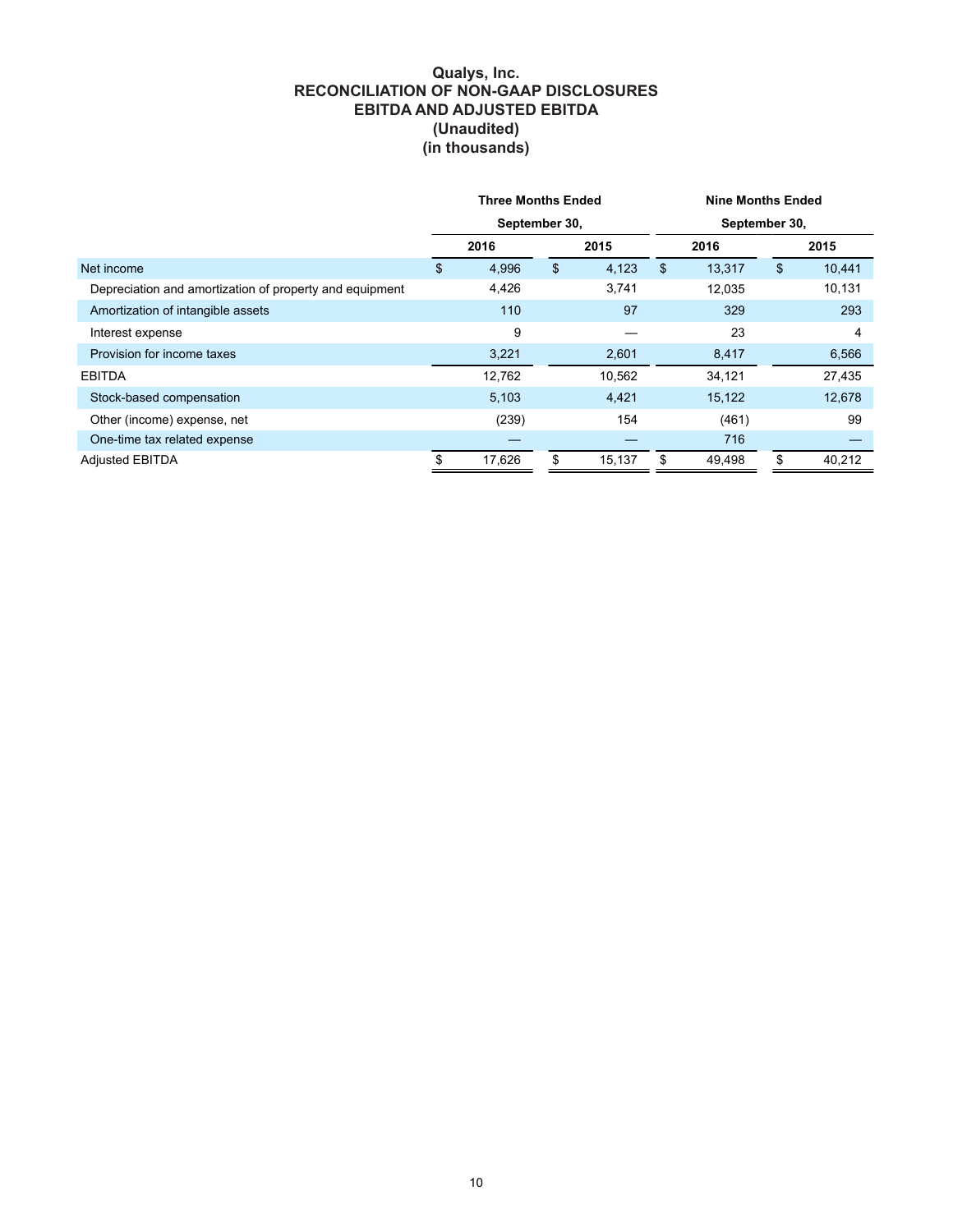#### **Qualys, Inc. RECONCILIATION OF NON-GAAP DISCLOSURES (Unaudited) (in thousands, except per share data)**

|                                                                             | <b>Three Months Ended</b> |               |               | <b>Nine Months Ended</b> |                          |           |                         |           |
|-----------------------------------------------------------------------------|---------------------------|---------------|---------------|--------------------------|--------------------------|-----------|-------------------------|-----------|
|                                                                             |                           | September 30, |               |                          | September 30,            |           |                         |           |
|                                                                             |                           | 2016          |               | 2015                     |                          | 2016      |                         | 2015      |
| <b>GAAP Cost of revenues</b>                                                | \$                        | 11,288        | $\$\$         | 8,762                    | $\overline{\mathcal{F}}$ | 30,796    | $\sqrt[6]{\frac{1}{2}}$ | 24,883    |
| Less: Stock-based compensation                                              |                           | (516)         |               | (333)                    |                          | (1,318)   |                         | (1,005)   |
| Non-GAAP Cost of revenues                                                   | $\overline{\$}$           | 10,772        | $\,$          | 8,429                    | $\boldsymbol{\$}$        | 29,478    | $\,$                    | 23,878    |
| <b>GAAP Gross profit</b>                                                    | \$                        | 39,699        | \$            | 33,707                   | \$                       | 114,905   | \$                      | 94,956    |
| Plus: Stock-based compensation                                              |                           | 516           |               | 333                      |                          | 1,318     |                         | 1,005     |
| Non-GAAP Gross profit                                                       | $\bullet$                 | 40,215        | $\mathbb{S}$  | 34,040                   | \$                       | 116,223   | $\mathbb{S}$            | 95,961    |
| <b>GAAP Research and development</b>                                        | \$                        | 9,405         | \$            | 7,564                    | $\frac{1}{2}$            | 26,382    | \$                      | 21,919    |
| Less: Stock-based compensation                                              |                           | (1,585)       |               | (1, 294)                 |                          | (4,373)   |                         | (3,584)   |
| Non-GAAP Research and development                                           | $\, \, \mathbb{S} \,$     | 7,820         | $\,$          | 6,270                    | $\sqrt{3}$               | 22,009    | $\,$                    | 18,335    |
| GAAP Sales and marketing                                                    | \$                        | 14,240        | \$            | 12,282                   | $\sqrt[6]{\frac{1}{2}}$  | 42,624    | \$                      | 36,501    |
| Less: Stock-based compensation                                              |                           | (821)         |               | (1,015)                  |                          | (3,459)   |                         | (2,806)   |
| Non-GAAP Sales and marketing                                                | $\,$                      | 13,419        | $\,$          | $11,267$ \$              |                          | 39,165    | $\,$                    | 33,695    |
| <b>GAAP General and administrative</b>                                      | \$                        | 8,067         | \$            | 6,983                    | \$                       | 24,603    | \$                      | 19,426    |
| Less: Stock-based compensation                                              |                           | (2, 181)      |               | (1,779)                  |                          | (5, 972)  |                         | (5,283)   |
| Less: One-time tax related expense                                          |                           |               |               |                          |                          | (716)     |                         |           |
| Non-GAAP General and administrative                                         | $\boldsymbol{\$}$         | 5,886         | \$            | 5,204                    | \$                       | 17,915    | \$                      | 14,143    |
| <b>GAAP Operating expenses</b>                                              | \$                        | 31,712        | \$            | 26,829                   | \$                       | 93,609    | \$                      | 77,846    |
| Less: Stock-based compensation                                              |                           | (4,587)       |               | (4,088)                  |                          | (13, 804) |                         | (11, 673) |
| Less: One-time tax related expense                                          |                           |               |               |                          |                          | (716)     |                         |           |
| Non-GAAP Operating expenses                                                 | $\,$                      | 27,125        | $\,$          | $22,741$ \$              |                          | 79,089    | $\,$                    | 66,173    |
| GAAP Income from operations                                                 | \$                        | 7,987         | \$            | 6,878                    | \$                       | 21,296    | \$                      | 17,110    |
| Plus: Stock-based compensation                                              |                           | 5,103         |               | 4,421                    |                          | 15,122    |                         | 12,678    |
| Plus: One-time tax related expense                                          |                           |               |               |                          |                          | 716       |                         |           |
| Non-GAAP Income from operations                                             | \$                        | 13,090        | \$            | 11,299                   | \$                       | 37,134    | \$                      | 29,788    |
|                                                                             |                           |               |               |                          |                          |           |                         |           |
| <b>GAAP Net income</b>                                                      | \$                        | 4,996         | \$            | 4,123                    | \$                       | 13,317    | \$                      | 10,441    |
| Plus: Stock-based compensation                                              |                           | 5,103         |               | 4,421                    |                          | 15,122    |                         | 12,678    |
| Plus: One-time tax related expense                                          |                           |               |               |                          |                          | 716       |                         |           |
| Less: Tax adjustment                                                        |                           | (1, 575)      |               | (1, 455)                 |                          | (5, 109)  |                         | (4, 239)  |
| Non-GAAP Net income                                                         | $\frac{3}{2}$             | 8,524         | $\frac{1}{2}$ | 7,089                    | \$                       | 24,046    | $\frac{1}{2}$           | 18,880    |
| Non-GAAP Net income per share:                                              |                           |               |               |                          |                          |           |                         |           |
| <b>Basic</b>                                                                | $rac{1}{\sqrt{2}}$        | 0.24          | \$            | 0.21                     | \$                       | 0.69      | $\frac{1}{2}$           | 0.56      |
| <b>Diluted</b>                                                              |                           | 0.22          |               | 0.19                     | <u>इ</u>                 | 0.63      |                         | 0.49      |
| Weighted average shares used in computing non-GAAP net<br>income per share: |                           |               |               |                          |                          |           |                         |           |
| <b>Basic</b>                                                                |                           | 35,477        |               | 34,119                   |                          | 35,074    |                         | 33,967    |
| Diluted                                                                     |                           | 38,712        |               | 37,938                   |                          | 38,205    |                         | 38,202    |